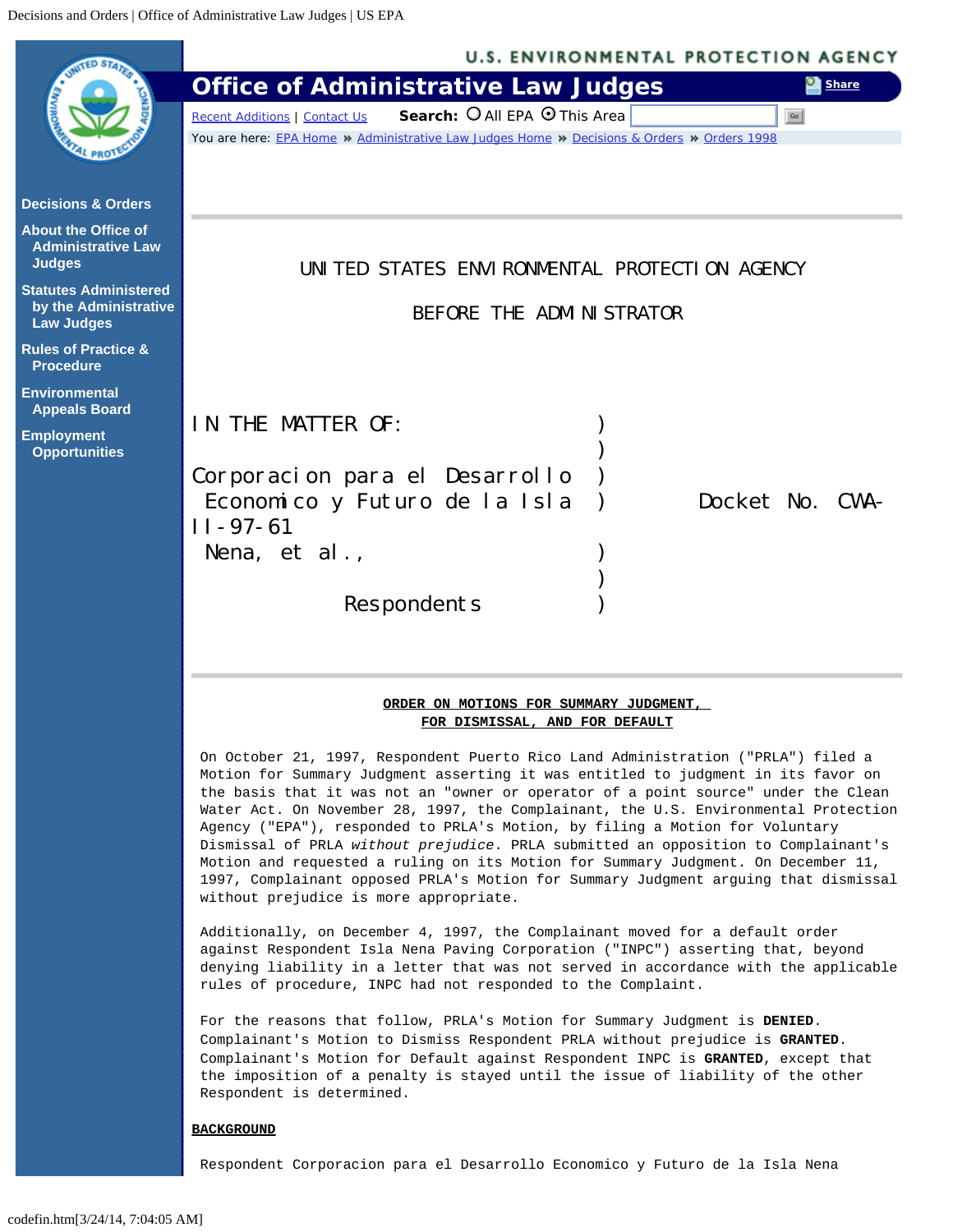("CODEFIN") is the developer of a proposed housing project known as Quintas de Santa Elena ("Quintas" or "housing project") in Vieques, Puerto Rico. CODEFIN alleges that it contracted INPC to construct the housing development. PRLA, a public corporation, owns the land upon which the housing project is to be built.

By letter dated October 18, 1996, EPA requested CODEFIN to provide information about the development. CODEFIN provided such information by letter dated January 21, 1997. EPA asserts that it conducted Reconnaissance Inspections of the development on September 5, 1996 and March 19, 1997. Complainant alleges at the latter inspection, it found that INPC was conducting construction activities at the site and that the site lacked erosion and sediment controls that would prevent, reduce and/or minimize, the discharge of pollutant to the Caribbean Sea.

Based upon information submitted by CODEFIN and found during the inspections, on April 24, 1997, U.S. EPA's Director of the Enforcement and Compliance Assistance Division for Region II commenced this proceeding by filing an Administrative Complaint against the Respondents. The Complaint alleges that Respondents violated Section 301 of the Clean Water Act (CWA) by discharging pollutants through a point source to the Caribbean Sea without a National Pollutant Discharge Elimination System (NPDES) permit. The Complaint further alleges that Respondents are in violation of Section 308(a) of the CWA by failing to comply with application requirements for a NPDES storm water permit.  $\frac{(1)}{(1)}$  $\frac{(1)}{(1)}$  $\frac{(1)}{(1)}$ 

While CODEFIN filed a formal answer to the Complaint, PRLA and INPC did not. Rather, PRLA responded by sending the Complainant an informal letter dated May 15, 1997 and by subsequently filing a Motion for Summary Judgment. *See*, PRLA Memorandum of Law in Support of Motion for Summary Judgment, Exhibit C. INPC also responded by letter, dated May 5, 1997, denying any connection to the construction activities at the Quintas project. INPC did not file its letter with the Regional Hearing Clerk, as would be required of an Answer to the Complaint nor has it so filed any Motion or other pleading or document in connection with this case. *See*, 40 C.F.R. Part 22 (Rules of Practice).  $(2)$ 

On October 22, 1997, a Prehearing Order was issued, requiring the parties to set forth in detail their respective positions in the case and the witnesses and

evidence they expect to present at the hearing.  $(3)$  Complainant submitted its Prehearing Exchange on January 14, 1998. By Order dated December 1, 1997, the prehearing exchange between Complainant and PRLA was suspended until the Motion for Summary Judgment was ruled upon.

## **DISCUSSION**

## **I. PRLA's Motion for Summary Judgment**

The Rules of Practice provide that an accelerated decision may be rendered by the Presiding Judge "in favor of the complainant or respondent as to all or any part of the proceeding, without further hearing or upon such limited additional evidence, such as affidavits, as he may require, if no genuine issue of material fact exists and a party is entitled to judgment as a matter of law, as to all or any part of the proceeding." 40 C.F.R. § 22.20 (a). Additionally, upon motion of the respondent, the Judge may dismiss an action on the basis of "failure to establish a prima facie case or other grounds which show no right to relief." Id.

A motion for accelerated decision is the administrative analog to the motion for summary judgment under Rule 56 (c) of the Federal Rules of Civil Procedure. *See e.g., In the Matter of CWM Chemical Services*, Docket No. TSCA-PCB-91-0213, 1995 TSCA LEXIS 13, TSCA Appeal 93-1 (EAB, Order on Interlocutory Appeal, May 15, 1995). As such, decisions establishing the procedures and requirements of summary judgment provide guidance for accelerated decisions under 40 C.F.R. § 22.20.

The party moving for summary judgment bears the burden of demonstrating the absence of genuine issues of material fact. *Adickes v. Kress*, 398 U.S. 144, 157 (1970). In considering such a motion, the Court must construe the factual record and reasonable inferences therefrom in the light most favorable to the non-moving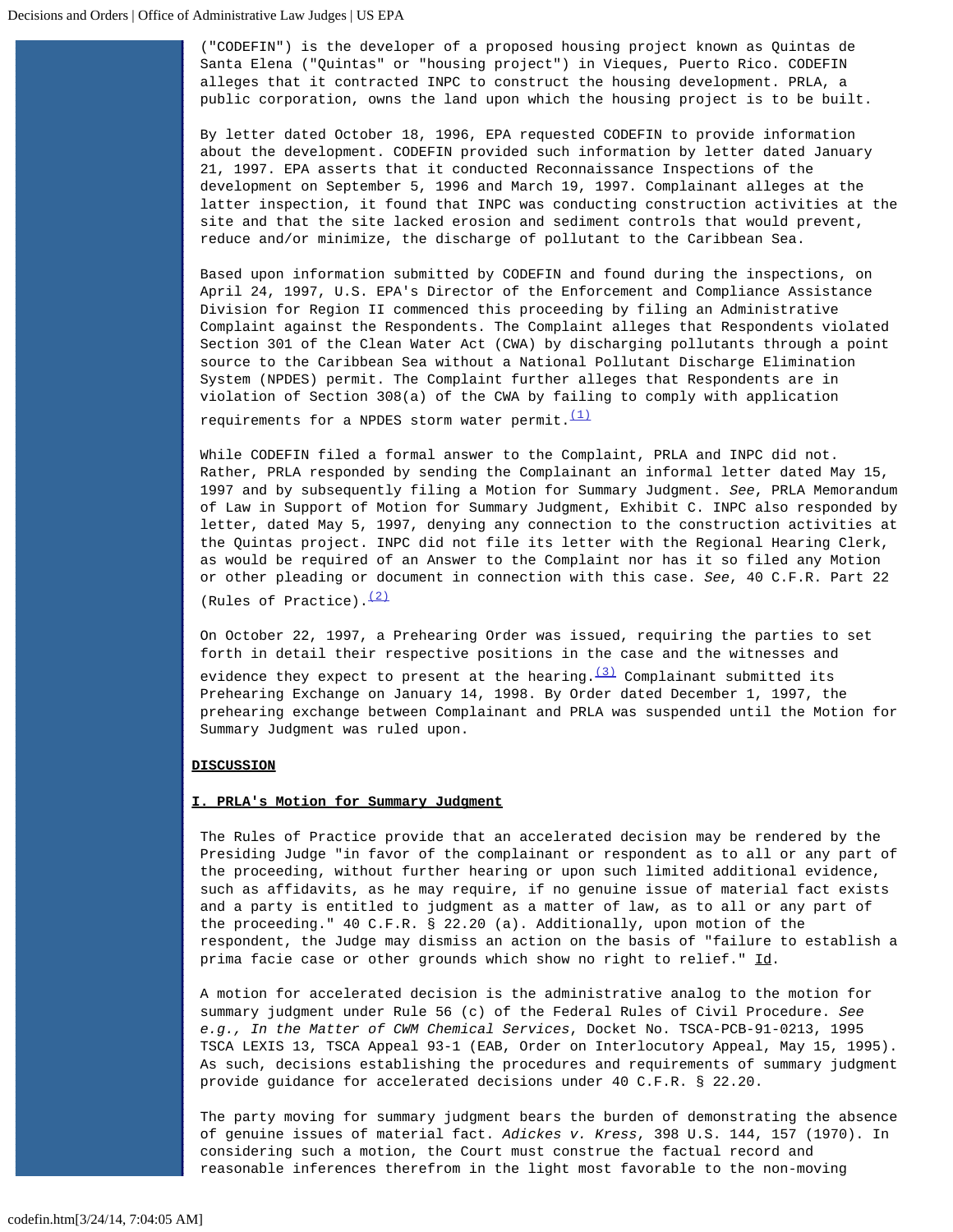party. *Cone v. Longmont United Hospital Assoc.*, 14 F.3d 526, 528 (10th Cir. 1994). The mere allegation of a factual dispute will not defeat a properly supported motion for summary judgment. *Anderson v. Liberty Lobby, Inc.*, 477 U.S. 242, 256 (1986).

PRLA argues in its Motion for Summary Judgment that its status as the mere owner of the land on which the construction activities occurred is insufficient to invoke liability under the Clean Water Act. PRLA asserts that it does not own any improvements nor any point sources on the land. It cites Federal Court opinions delineating various methods of establishing the necessary degree of connection between a landowner and a point source to incur liability, focusing on the element of control over the point source. *See*, PRLA Memorandum in Support of its Motion for Summary Judgment at 12-13. Not having authorized CODEFIN or INPC to begin construction activities on the land, PRLA argues, it had no control over the construction activities or storm water runoff at issue, and, therefore, cannot be held to be the legal cause of pollutant discharges. *Id.* at 2, 4-5. Since it claims it cannot be a legal cause of the discharges, PRLA charges it is entitled to have judgment entered in its favor.

To determine which entities are liable, the statutory and regulatory provisions upon which this proceeding is based must be reviewed. Section 301(a) of the CWA prohibits the discharge of any pollutant by any person except as in compliance with, *inter alia,* Section 402 of the CWA, which authorizes EPA to issue NPDES permits for the discharge of pollutants. "Discharge of a pollutant" means "any

addition of any pollutant to navigable waters $\frac{(4)}{4}$  from any point source" under Section 502(12) of the CWA. The term "point source" includes any "discernible, confined and discrete conveyance, including . . . any pipe, ditch, channel, tunnel, conduit, well, discrete fissure . . . . " Section  $402(p)(4)$  authorizes the EPA to establish regulations setting forth permit application requirements for stormwater discharges.

Accordingly, EPA promulgated requirements for storm water discharges, which are codified at 40 C.F.R. § 122.26, and which provide in pertinent part at paragraph (c) as follows:

*Application requirements for storm water discharges associated with industrial activity-*(1) *Individual application.* Dischargers of storm water associated with industrial activity are required to apply for an individual permit, apply for a permit through a group application, or seek coverage under a promulgated storm water general permit. Facilities that are required to obtain an individual permit . . . shall submit an NPDES application in accordance with the requirements of §  $122.21$  \* \* \* \*

At Section  $122.26(b)(14)(x)$ , the regulations state that the following category of facilities is considered to be engaging in "industrial activity": "Construction activity including clearing, grading and excavation activities."

Section 122.21, setting forth NPDES permit application requirements, provides in pertinent part:

(a) *Duty to apply.* Any person who discharges or proposes to discharge pollutants . . . shall submit a complete application . . . to the Director in accordance with this section and part 124.

(b) *Who applies?* When a facility or activity is owned by one person but is operated by another person, it is the operator's duty to obtain a permit.

(c) Time to apply. . . . Facilities described under  $\S$  122.26(b)(14)(x) shall submit applications at least 90 days before the date on which construction is to commence.

The question at hand is whether PRLA has carried its burden to demonstrate that no genuine issue of material fact exists and that it is entitled to judgment as a matter of law that it is not liable either for failing to comply with the NPDES storm water permit application requirements or for discharging pollutants from a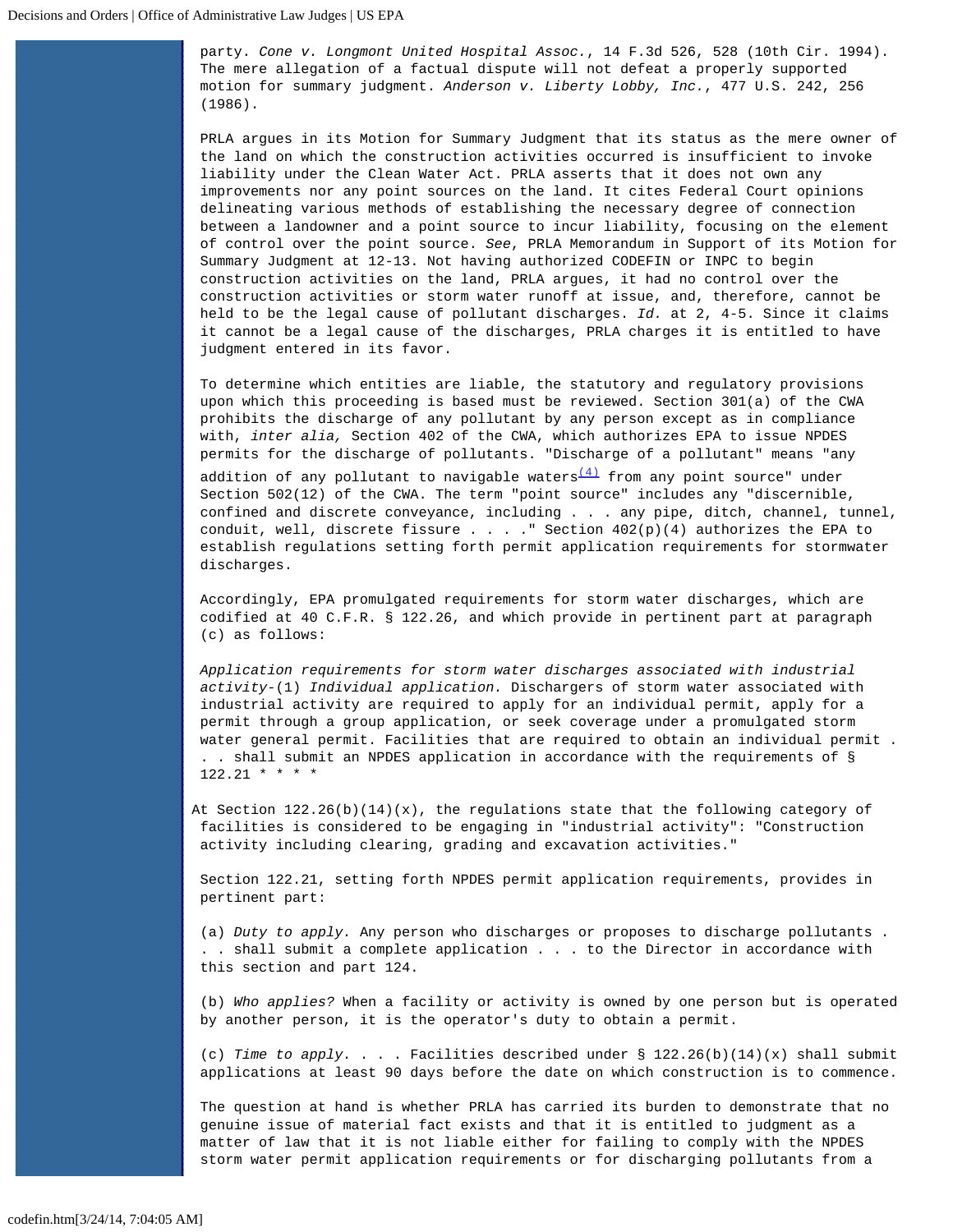point source without a permit. The answer to this question cannot be answered in the affirmative upon review of the documents submitted to date in this proceeding.

PRLA has not addressed each allegation in the Complaint because it did not file an Answer to the Complaint in accordance with all of the requirements of 40 C.F.R. § 22.15. PRLA also has not filed prehearing exchange documents, which could have provided further information as to its degree or ownership or control over the site and its relationship with CODEFIN.

CODEFIN's response to EPA's information request stated that "[s]torm sewer runoff had been discharged to U.S. waters through the culvert crossing State Road 200 to the beach and eventually to the sea. This occurred shortly after clearing the site and continues to occur." This statement, alleged in the Complaint and admitted in CODEFIN's Answer, indicates that discharge of storm water occurred via a culvert used in connection with the construction activities at the site. It is not clear which entity owns or constructed the culvert. A reasonable inference could be drawn in favor of Complainant that the culvert is a point source of the discharge and that it is owned by PRLA.

Moreover, the extent of PRLA's control of the property and activities connected therewith is not entirely clear and immutable, upon review of documents submitted in this proceeding. The record indicates that, on October 17, 1996, CODEFIN and PRLA entered into an agreement for the future sale of the property on which the Quintas project was to be built, but that PRLA has not yet transferred title or possession over the property. PRLA claims that it never authorized entry on its land for purposes of commencement of construction activities, such as soil movement, removal of vegetative cover, and/or generation of storm waters that may require an NPDES permit. *See,* Motion for Summary Judgment, Exhibit A (Conde Statement ¶¶ 5, 11; Gonzalez Statement ¶¶ 7, 12, 13), Exhibit 3. However, PRLA admits that it did authorize the municipality (Vieques) in which the property is located "to make *those arrangements necessary* for obtaining a construction permit for the first phase" of the Quintas project, which would consist of construction of 87 housing units. *See,* Motion for Summary Judgment, Exhibits A, 2 (italics

added). $\frac{(5)}{10}$  It is not completely clear on the record as it now stands that by granting such permission to Vieques that PRLA did not, in fact, implicitly authorize the activities which caused the discharge.

In sum, the parties' submissions in this case do not establish that all material facts are undisputed as to PRLA's control of the pollutants being discharged, which is key to determining liability under the CWA. *Friends of the Sakonnet v. Dutra*, 738 F. Supp. 623, 631 (D.R.I. 1990). Any unexplained gaps in materials submitted by the moving party, if pertinent to material issues of fact, justify denial of a motion for summary judgment. *O'Donnell v. United States,* 891 F.2d 1079 (3rd Cir. 1989). Accordingly, PRLA's Motion for Summary Judgment is hereby, **DENIED**.

#### **II. Complainant's Motion to Dismiss Without Prejudice**

While Complainant agrees that PRLA should be dismissed from this action, Complainant requests that the dismissal be without prejudice. PRLA disagrees, maintaining that the dismissal should be on the merits pursuant to its Motion for Summary Judgment.

The Rules of Practice provide at Section 22.14(e) that "after the filing of an answer, the complainant may withdraw the complaint, or any part thereof, without prejudice, only upon motion granted by the Presiding Officer." Similarly, Federal Rule of Civil Procedure 41(a)(2) provides that once an answer or motion for summary judgment has been filed, the plaintiff may voluntarily dismiss an action by Order of the Court, and such dismissal is without prejudice unless otherwise specified on the Order. The grant or denial of a dismissal is within the sound discretion of the trial court. *See*, 9 Charles A. Wright and Arthur R. Miller, *Federal Practice and Procedure,* Civil 2d § 2364 (1995).

No standard is provided in the Rules of Practice upon which to rule on such a motion. Federal courts interpreting Rule 41(a)(2) normally grant such dismissal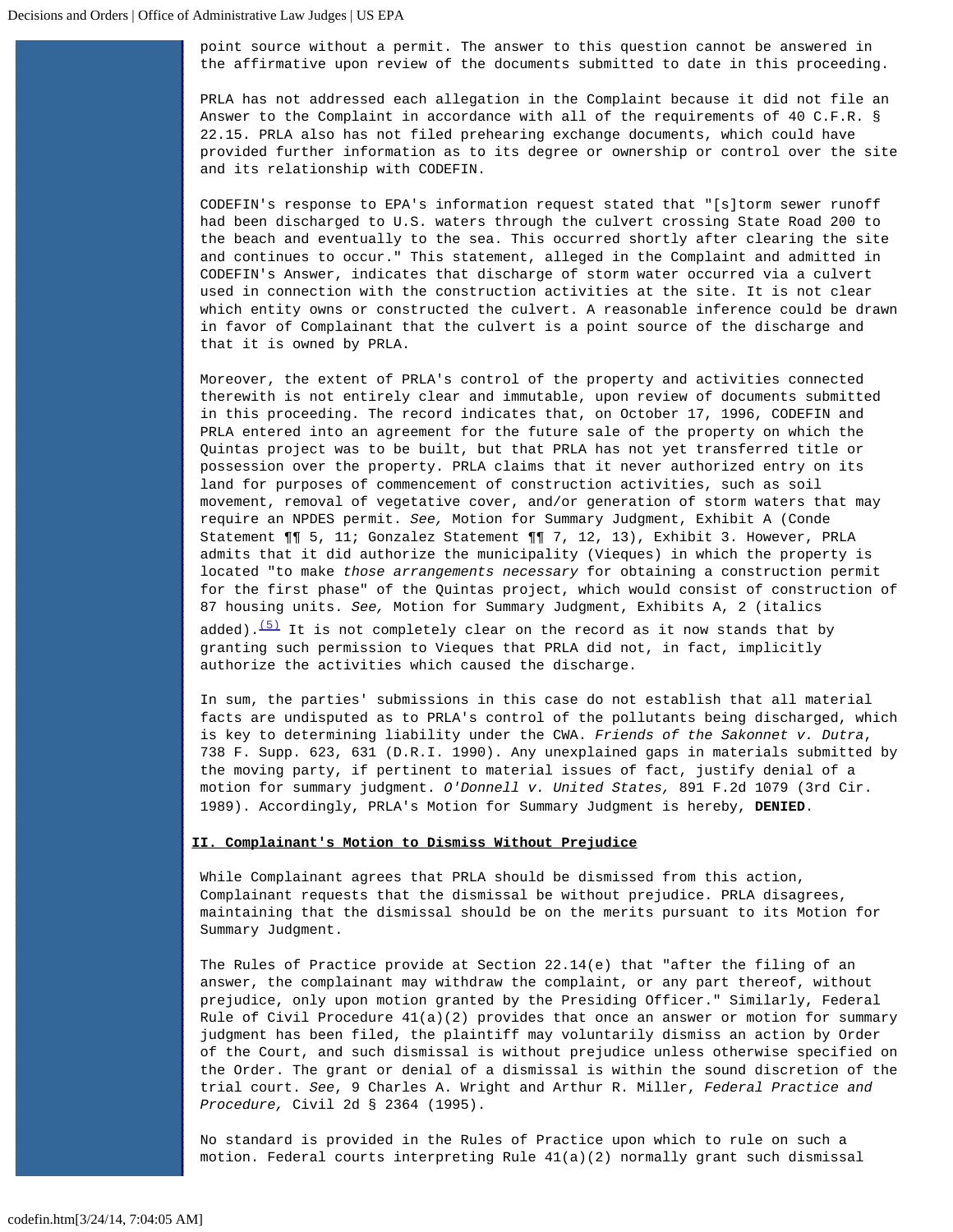unless the defendant would suffer legal prejudice as a result of the dismissal. *McCants v. Ford Motor Co.*, 781 F.2d 855, 856-57 (11th Cir. 1986). The mere prospect of a second lawsuit does not constitute legal prejudice. *Radiant Technology Corp. v*. *Electrovert USA Corp,* 122 F.R.D. 201, 203 (N.D. Tex. 1988); *Chodorow v. Roswick,* 160 F.R.D. 522, 523 (E.D. Pa. 1995). Since Rule 41(a)(2) only applies when an answer or a motion for summary judgment has been filed by the defendant, "the mere filing of an answer or a motion for summary judgment could not, without more, be a basis for refusing to dismiss without prejudice." *Andes v. Versant Corp.,* 788 F.2d 1033, 1036 n. 4 (4th Cir. 1986)(denial of motion for summary judgment was proper where defendant incurred substantial costs of discovery).

Federal courts have looked with disfavor on motions for voluntary dismissal without prejudice when the party seeks to avoid an expected adverse decision on motion for summary judgment, however. Dismissal without prejudice has been denied where defendant was entitled to summary judgment. *Radiant Technology,* 122 F.R.D. at 203- 204 (dismissal improper where court would be precluded from deciding pending case or dispositive motion); *Phillips,* 77 F.3d at 358 (defendant was entitled to summary judgment); *Yoder v. Oestreich,* 820 F.Supp. 405, 406 (W.D. Wisc. 1993)(motion for dismissal without prejudice denied where both parties had filed motions for summary judgment, defendant put forth extensive efforts on preparing its motion and plaintiff did not respond to it but instead filed motion for dismissal after the due date for the response); *Pace v. Southern Express Co.,* 409 F.2d 331, 334 (7th Cir. 1969).

Here, however, PRLA has not shown that, at this time, it is entitled to summary judgment, as concluded above. Therefore, other factors may be considered in determining whether to dismiss without prejudice.

Other factors considered by the Federal courts in determining whether legal prejudice exists include the following: the opposing party's effort and expense in preparing for trial, the excessive and duplicative expenses of defending a second action, excessive delay and lack of diligence on the part of the movant, and the sufficiency of the explanation for the need for a dismissal. *Ohlander v. Larson*, 114 F.3d 1531, 1537 (10th Cir. 1997); *Phillips U.S.A., Inc. v. Allflex U.S.A., Inc.,* 77 F.3d 354, 358 (10th Cir. 1996)(dismissal properly denied where case was pending over one year, defendant's motion for summary judgment was pending four months, and plaintiff lacked diligence in failing to respond but instead filing motion for dismissal with little explanation); *United States v. Outboard Marine Corp.,* 789 F.2d 497, 502 (7th Cir. 1986)(interest in protecting environment from further damage by immediate cleanup by EPA of hazardous waste site, avoiding delay of years of anticipated litigation, justified dismissal without prejudice of EPA's action to require defendants to conduct cleanup); *Pace,* 409 F.2d at 334 (dismissal properly denied where action had been pending one and a half years, considerable discovery had been taken at substantial cost to defendant, and defendant had fully supported its motion for summary judgment to which plaintiff failed to respond); Wright and Miller, § 2364; *cf. Radiant,* 122 F.R.D. at 204 n. 5 (refusing to evaluate the sufficiency of plaintiff's explanation for dismissal). The Courts acknowledge that not all of the factors must be resolved in favor of one party for either dismissing or denying dismissal. *Ohlander,* 114 F.3d at 1537; *Phillips*, 77 F.3d at 358.

The future uncertainty as to title to land and resultant jeopardy to development of a project thereon also has been considered as prejudice. *Paulucci v. City of Duluth,* 826 F.2d 780 (8th Cir. 1987)(millions of dollars already expended, and future financing on paper mill on the land allegedly jeopardized, no explanation provided for voluntary dismissal) *citing, Ferguson v. Eakle*, 492 F.2d 26, 29 (3d Cir. 1974). However, a more recent decision considering uncertainty over water rights resulting from dismissal without prejudice has held that "the threat of future litigation which causes uncertainty is insufficient to establish plain legal prejudice." *Westlands Water District v. United States,* 100 F.3d 94, 96 (9th Cir. 1996).

This matter has been pending for less than a year. Although Complainant has filed its Prehearing Exchange, PRLA, due to the stay, has not, although it has submitted significant briefing with its Motion for Summary Judgment. It does not appear that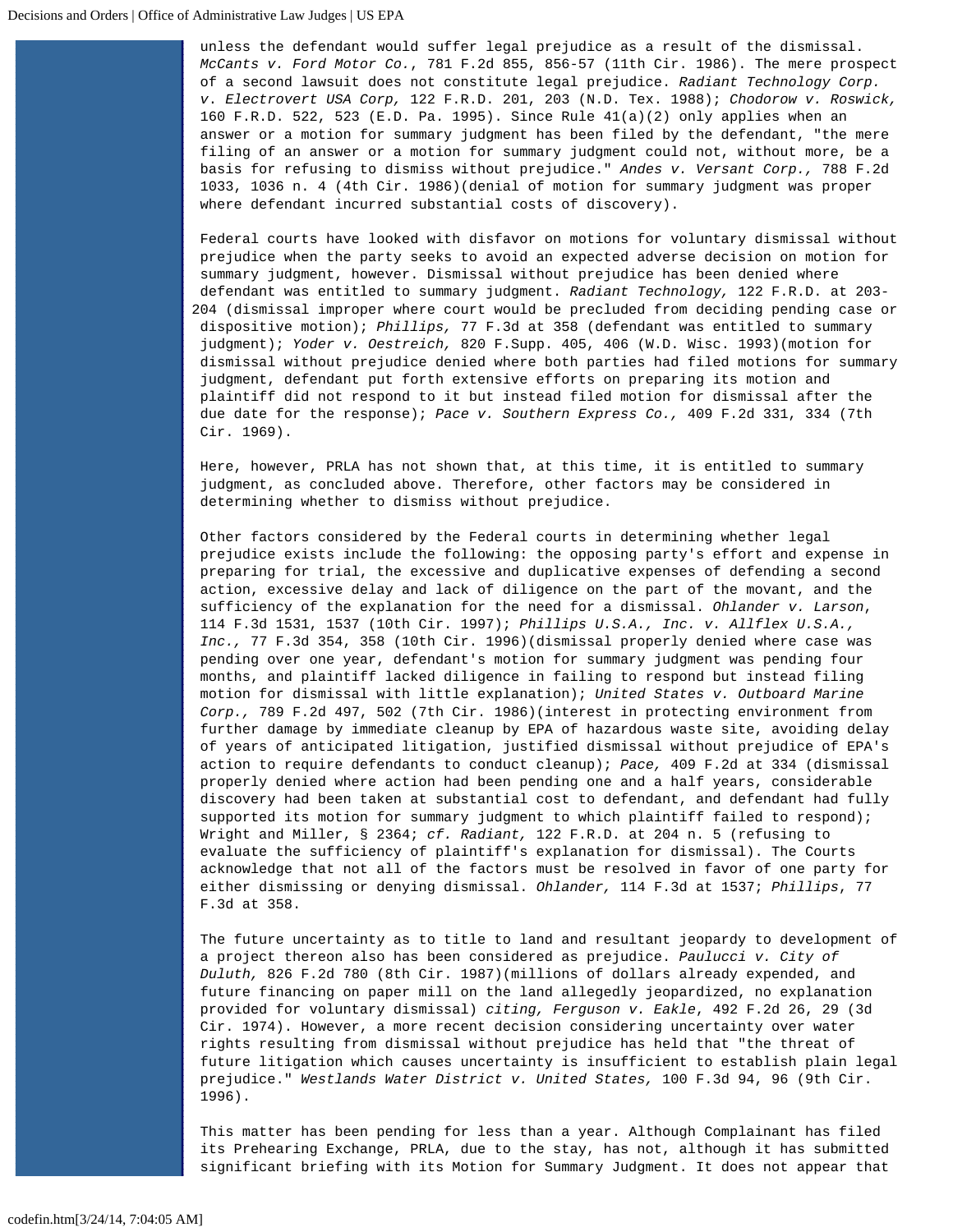Complainant has excessively delayed in filing its Motion for Voluntary Dismissal.

Complainant's response to PRLA's Motion for Summary Judgment was delayed, however, and not well supported. PRLA's Motion for Summary Judgment was filed October 21, 1997. Pursuant to a Motion for Extension of Time, Complainant was granted until November 28, 1997 to respond to PRLA's Motion. Rather than filing a response, Complainant submitted the Motion for Voluntary Dismissal on November 28, 1997. It was not until December 11, 1997, thirteen days after the filing deadline, that Complainant filed its opposition to PRLA's Motion. Moreover, Complainant does not explain therein why dismissal should be without prejudice or point to specific facts that are disputed. Complainant merely alleges that it "has never agreed with the PRLA's position that it is not liable under the CWA" and states that there is no provision in the Rules of Practice for a dismissal with prejudice. *See*,

Complainant's Motion Opposing Summary Judgment Motion, dated December 11, 1997. $\frac{(6)}{6}$  $\frac{(6)}{6}$  $\frac{(6)}{6}$  Complainant notes that CODEFIN informed EPA that it has no position on the Complainant's Motion.

It is conceivable that dismissal without prejudice may result in uncertainty as to title to the site and future development of the housing project due to the potential for Complainant to bring a future enforcement action against PRLA. However, neither PRLA nor CODEFIN have challenged Complainant's Motion on that basis.

Considering the factors discussed above, PRLA has not shown that it would suffer legal prejudice if the Motion for Voluntary Dismissal is granted. Therefore, Complainant's Motion for Voluntary Dismissal is hereby **GRANTED**, and the Complainant against PRLA dismissed without prejudice.

# **III. Complainant's Motion for a Default Order Against INPC**

On March 31, 1997, INPC was served with the Complaint in this action alleging that INPC violated the CWA. On May 5, 1997, INPC sent to Complainant an informal letter, which was not filed with the Regional Hearing Clerk, asserting no connection to the Quintas housing project and denying any liability under the Clean Water Act. Complainant responded to INPC's letter informally on August 19, 1997, disagreeing with INPC's denial of liability. INPC offered no response to Complainant's August 19, 1997 letter and, to date, has not filed an answer to the Complaint or any other document in this proceeding with the Regional Hearing Clerk.

The Rules of Practice require that a written answer to the complaint "must be filed with the Regional Hearing Clerk within twenty (20) days after service of the complaint." 40 C.F.R. § 22.15(a). The Rules provide further that "[a] party may be found to be in default (1) after motion, upon failure to file a timely answer to the complaint." 40 C.F.R. § 22.17(a). Although INPC sent a brief letter to the Complainant, denying any connection to the Quintas project, the letter does not constitute "fil[ing] a timely answer to the complaint." The Complaint having been served on March 31, 1997, INPC's answer was due to be filed by April 20, 1997. 40 C.F.R. § 22.15(a). INPC clearly has failed to file a timely answer to the Complaint and is therefore in default.

In the case of a default order, the Rules of Practice state that "the penalty proposed in the complaint shall become due and payable by respondent without further proceedings sixty (60) days after a final order issued upon default." 40 C.F.R. § 22.17(a). In this instance, however, considering the continued participation of Respondent CODEFIN, the penalty cannot be fairly apportioned until the liability and roles of all parties are determined. Accordingly, the amount of the penalty to be issued against INPC will be stayed until full resolution of the dispute. $\frac{(7)}{2}$  $\frac{(7)}{2}$  $\frac{(7)}{2}$ 

#### **ORDER**

- 1. Respondent PRLA's Motion for Summary Judgment is **DENIED.**
- 2. Complainant's Motion to Dismiss Respondent PRLA Without Prejudice is and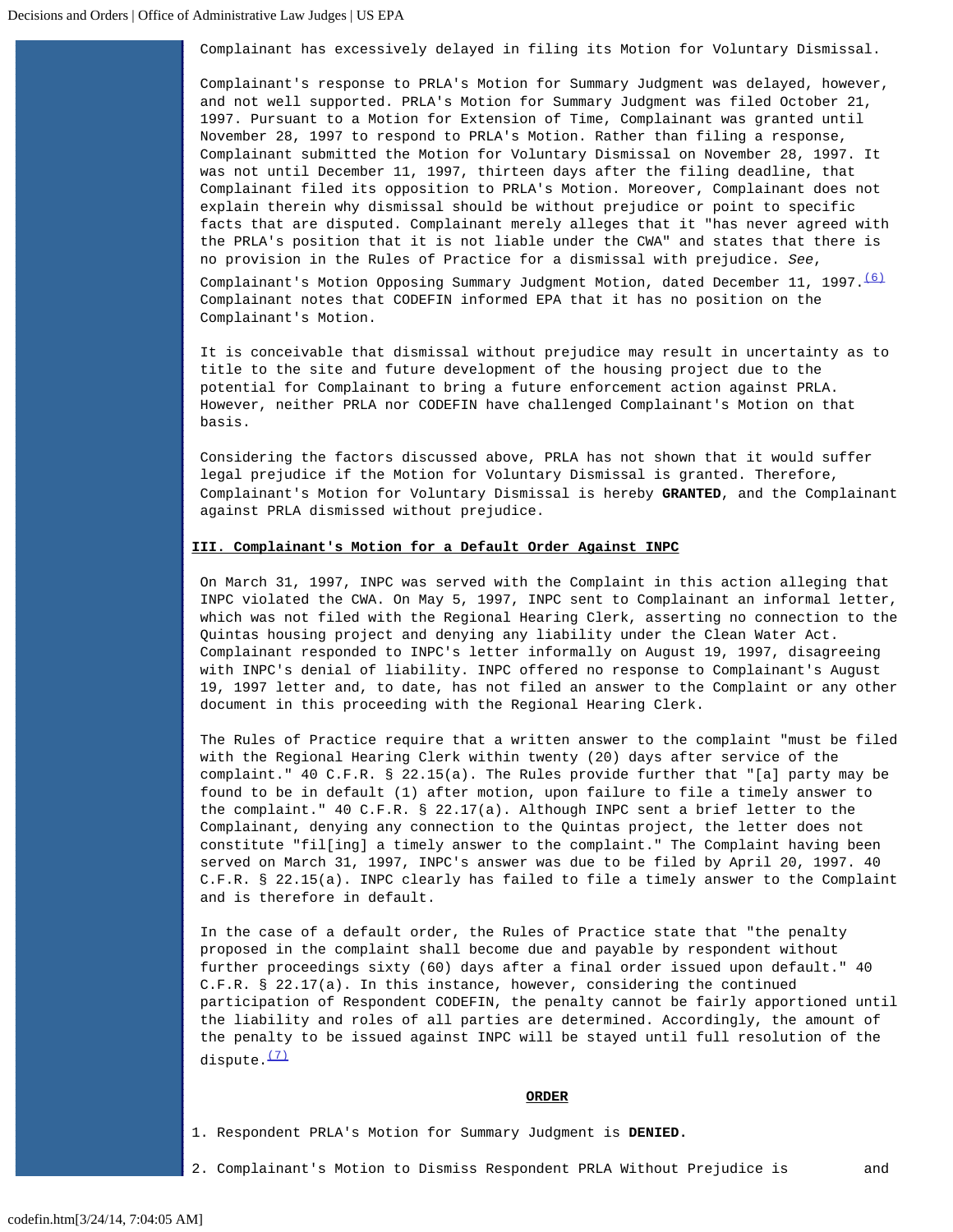the Complaint against PRLA is hereby dismissed, without prejudice.

- 3. Complainant's Motion for a Default Order against Respondent INPC is **GRANTED**. The imposition of a penalty against INPC is **STAYED** until resolution of the issue of liability as to the other Respondent in this proceeding.
- 4. Any document which has been submitted or will be submitted by the parties to this proceeding, and which is in any non-English language, must be accompanied by a direct written translation in English provided by a certified translator.

Susan L. Biro

Chief Administrative Law Judge

 $\overline{\phantom{a}}$  , and the contract of the contract of the contract of  $\overline{\phantom{a}}$ 

Dated: February 3, 1998

Washington D.C.

- <span id="page-6-0"></span>1. Section 308(a) authorizes EPA to require the owner or operator of any point source to, *inter alia,* establish and maintain records and make reports. Regulations promulgated at 40 C.F.R. §§ 122.21 and 122.26, cited in the Complaint, require permit applications for discharge of stormwater. Paragraph 402(p)(4) of the CWA, which was not cited in the Complaint, authorizes EPA to establish regulations setting forth permit application requirements for stormwater discharges.
- <span id="page-6-1"></span>2. Section 22.15(a), 40 C.F.R. provides with respect to service of the Answer, in pertinent part, "Where respondent (1) Contests any material fact upon which the complaint is based . . . or (3) contends that he is entitled to judgment as a matter of law, he shall file a written answer to the complaint with the Regional Hearing Clerk. Any such answer to the complaint must be filed
- with the Regional Hearing Clerk within twenty (20) days after service of the complaint."
- <span id="page-6-2"></span>3. The Prehearing Order specifically noted that the record evidenced that Respondents PRLA and INPC had not filed answers to the Complaint and instructed the Complainant to file evidence of service so default orders could issue. At that time, the undersigned was unaware that the day before, PRLA had filed a Motion for Summary Judgment.
- <span id="page-6-3"></span>4. "Navigable waters" is defined in Section 502(7) of the CWA as the waters of the United States, including the territorial seas.
- <span id="page-6-4"></span>5. This document is written in Spanish. A certified direct translation in English should have accompanied the document. The parties may not assume that the Judges who preside over this case have the ability to accurately translate documents written in any non-English language.
- <span id="page-6-5"></span>6. While the Rules of Practice at 22.14(e) refer only to a withdrawal of a complaint or part thereof without prejudice, they do not preclude a complainant from moving to dismiss with prejudice. Such a motion is permitted in Federal court, under Federal Rule of Civil Procedure 41(a), which provides that voluntary dismissal is without prejudice unless otherwise stated in the notice or order of dismissal.
- <span id="page-6-6"></span>7. Although this ruling contravenes the literal language of Section 22.17(a), the rule appears to have contemplated default scenarios with only one respondent. Penalizing a defaulting respondent when other respondents still remain active may lead to an unjust allocation of the penalty. In the face of such uncertainty, Section  $22.01(c)$  provides, "Questions arising at any stage of the proceeding which are not addressed in these rules or in the relevant supplementary procedures shall